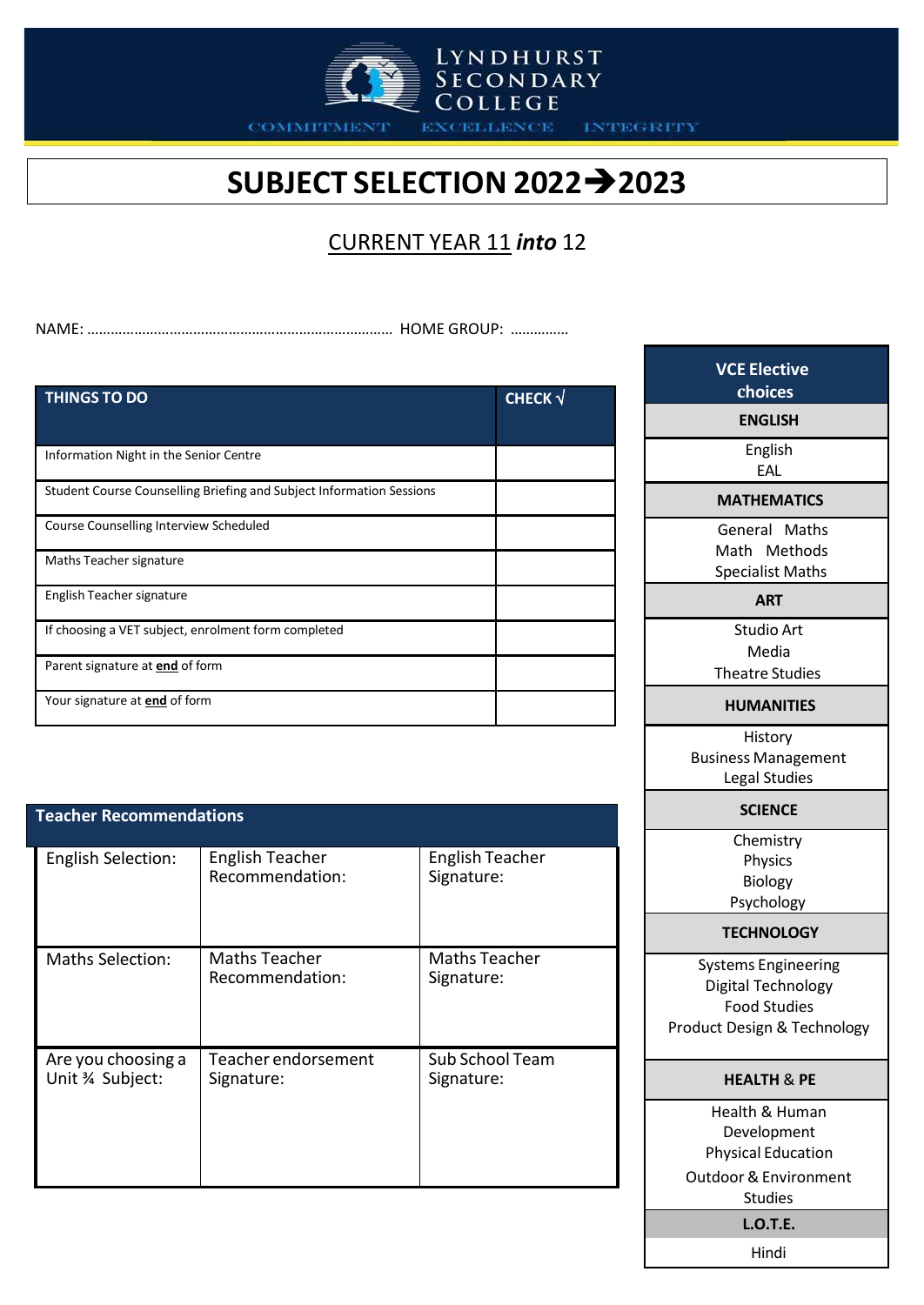# **2023 Year 12 Elective Subject Preference**

| Write your VCE subject selections here, from first to last |                         |  |
|------------------------------------------------------------|-------------------------|--|
| <b>Unit 3-4</b>                                            | <b>SUBJECT</b>          |  |
|                                                            | <b>ENGLISH</b>          |  |
|                                                            | <b>PREFERENCE ONE</b>   |  |
|                                                            | <b>PREFERENCE TWO</b>   |  |
|                                                            | <b>PREFERENCE THREE</b> |  |
|                                                            | <b>PREFERENCE FOUR</b>  |  |
|                                                            | <b>RESERVE ONE</b>      |  |
|                                                            | <b>RESERVE TWO</b>      |  |

**VET Course: (please attach VET enrolment form and materialsfee)**

## **Signatures**

**Student Signature: Parent/Guardian Signature:**

**Course Counsellor: Date** Submitted: